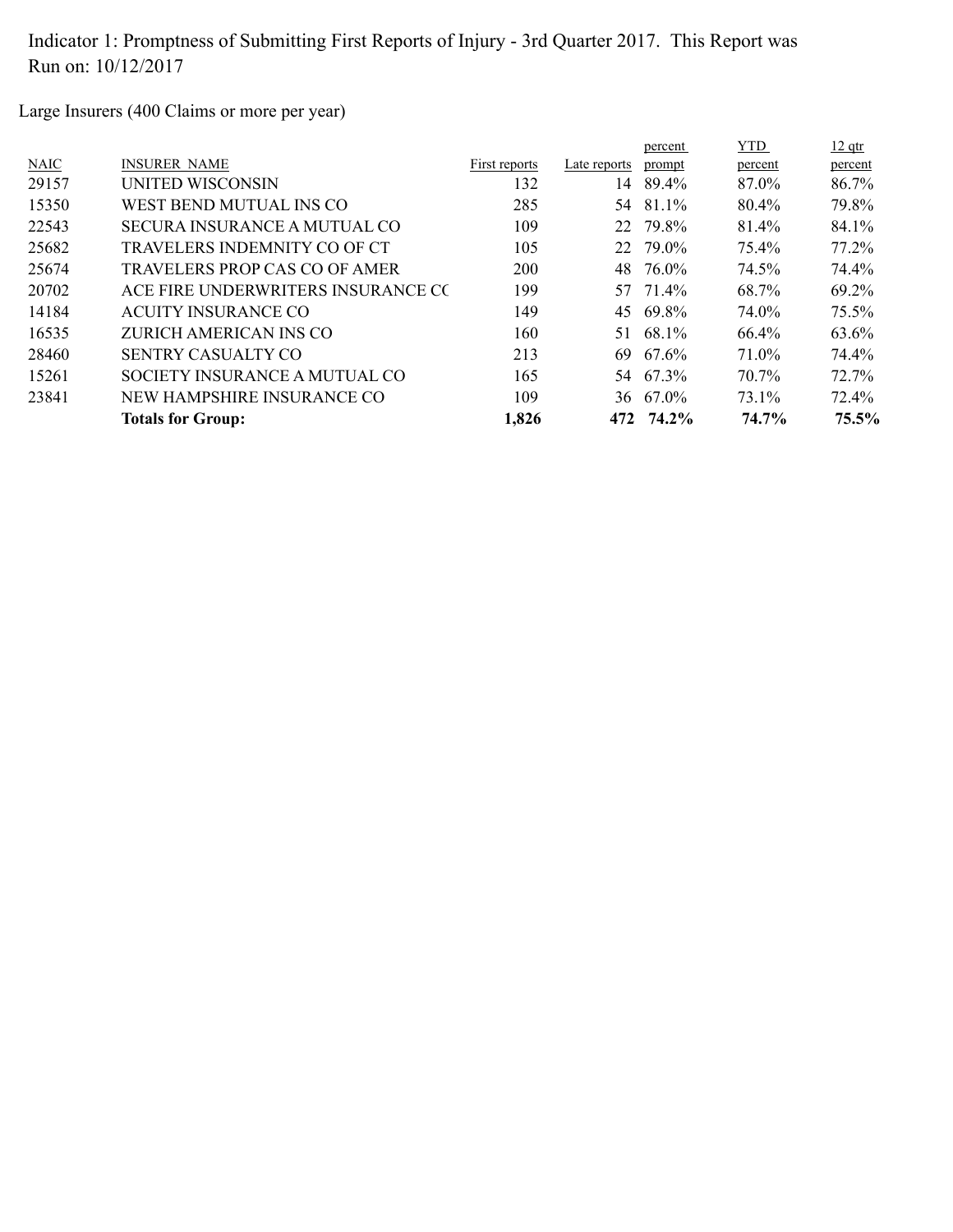Medium Size Insurers (65 -399 Claims or more per year)

|             |                                      |                      |                | percent  | <b>YTD</b> | $12$ qtr |
|-------------|--------------------------------------|----------------------|----------------|----------|------------|----------|
| <b>NAIC</b> | <b>INSURER NAME</b>                  | <b>First reports</b> | Late reports   | prompt   | percent    | percent  |
| 10166       | ACCIDENT FUND INS CO OF AMERICA      | 41                   | $\overline{2}$ | 95.1%    | 94.3%      | 90.9%    |
| <b>SI</b>   | FEDERAL EXPRESS CORPORATION          | 8                    |                | 2 75.0%  | 93.6%      | 75.8%    |
| 13935       | FEDERATED MUTUAL INS CO              | 22                   | $\theta$       | 100.0%   | 92.9%      | 92.7%    |
| 13986       | FRANKENMUTH MUTUAL INS CO            | 22                   | 4              | 81.8%    | 91.2%      | 87.7%    |
| <b>SI</b>   | <b>KWIK TRIP INC</b>                 | 26                   | 3              | 88.5%    | 90.6%      | 82.3%    |
| 11527       | LEAGUE OF WIS MUNICIPALITIES MUTUA   | 28                   | $\overline{2}$ | 92.9%    | 89.3%      | 91.3%    |
| 11374       | <b>SFM MUTUAL INS CO</b>             | 52                   | 6              | 88.5%    | 87.8%      | 88.7%    |
| <b>SI</b>   | <b>DEPT OF ADMINISTRATION</b>        | 76                   | 6              | 92.1%    | 87.6%      | 85.5%    |
| 15377       | WESTERN NATIONAL MUTUAL INS CO       | 32                   | 4              | 87.5%    | 87.5%      | 86.3%    |
| 11371       | <b>GREAT WEST CASUALTY CO</b>        | 24                   |                | 4 83.3%  | 83.1%      | 82.6%    |
| 26271       | ERIE INSURANCE EXCHANGE              | 40                   | 6              | 85.0%    | 80.3%      | 79.5%    |
| 14303       | <b>INTEGRITY MUTUAL INS CO</b>       | 41                   | 4              | 90.2%    | 80.2%      | 84.1%    |
| 40142       | AMERICAN ZURICH INS CO               | 87                   | 14             | 83.9%    | 79.8%      | 75.9%    |
| 24830       | CITIES & VILLAGES MUTUAL INS CO      | 21                   | 6              | 71.4%    | 79.2%      | 83.3%    |
| 21458       | EMPLOYERS INSURANCE CO OF WAUSAU     | 11                   | 5              | 54.5%    | 78.8%      | 80.1%    |
| 29459       | TWIN CITY FIRE INS CO                | 122                  | 26             | 78.7%    | 78.1%      | 76.2%    |
| 21407       | <b>EMCASCO INSURANCE CO</b>          | 66                   | 15             | 77.3%    | 78.1%      | 82.9%    |
| 19275       | AMERICAN FAMILY MUTUAL INS CO, S.I.  | 24                   | $\overline{4}$ | 83.3%    | 77.9%      | 78.6%    |
| 23035       | LIBERTY MUTUAL FIRE INS CO           | 31                   | 8              | 74.2%    | 77.3%      | 80.1%    |
| 37478       | HARTFORD INSURANCE CO OF THE MIDW    | $\boldsymbol{0}$     | $\mathbf{0}$   | $0.0\%$  | 76.0%      | 87.6%    |
| 10677       | CINCINNATI INSURANCE CO              | 38                   | 13             | 65.8%    | 75.6%      | 73.4%    |
| 23434       | MIDDLESEX INSURANCE CO               | 60                   | 18             | 70.0%    | 73.6%      | 74.7%    |
| 18988       | <b>AUTO OWNERS INS CO</b>            | 37                   | 13             | 64.9%    | 73.1%      | 76.0%    |
| 23817       | <b>ILLINOIS NATIONAL INS CO</b>      | 66                   |                | 16 75.8% | 73.1%      | 66.7%    |
| SI          | UW-SYSTEM ADMINISTRATION             | 26                   | 10             | 61.5%    | 72.9%      | 69.6%    |
| 13021       | UNITED FIRE & CASUALTY CO            | 24                   | 9              | 62.5%    | 72.7%      | 70.9%    |
| 25402       | EMPLOYERS ASSURANCE CORP             | 29                   | 9              | 69.0%    | 72.4%      | 74.1%    |
| 31895       | AMERICAN INTERSTATE INS CO           | 13                   | $\overline{4}$ | 69.2%    | 72.2%      | 77.2%    |
| 25666       | TRAVELERS INDEMNITY CO OF AMERICA    | 21                   | 5              | 76.2%    | 72.1%      | 74.3%    |
| 19445       | NATIONAL UNION FIRE INS CO OF PITTSB | 3                    | 2              | 33.3%    | 71.4%      | 84.5%    |
| 24554       | XL INSURANCE AMERICA INC             | 31                   |                | 11 64.5% | 71.2%      | 73.3%    |
| 11150       | ARCH INSURANCE CO                    | 35                   |                | 12 65.7% | 69.5%      | 73.1%    |
| 42404       | <b>LIBERTY INSURANCE CORP</b>        | 33                   |                | 10 69.7% | 69.4%      | 71.3%    |
| 23787       | NATIONWIDE MUTUAL INS CO             | 9                    |                | 4 55.6%  | 69.2%      | 67.9%    |
| 24988       | SENTRY INSURANCE A MUTUAL CO         | 80                   |                | 25 68.8% | 69.0%      | 75.0%    |
| 19950       | WILSON MUTUAL INS CO                 | 31                   | 11             | 64.5%    | 68.8%      | 72.6%    |
| 20397       | VIGILANT INSURANCE CO                | 17                   | 8              | 52.9%    | 68.6%      | 64.8%    |
| 24449       | REGENT INSURANCE CO                  | 29                   |                | 12 58.6% | 68.0%      | 76.8%    |
| 37885       | XL SPECIALTY INSURANCE COMPANY       | 46                   |                | 16 65.2% | 68.0%      | 65.6%    |
| 14176       | HASTINGS MUTUAL INS CO               | 34                   |                | 11 67.6% | 64.9%      | 57.4%    |
| 19429       | <b>INSURANCE CO OF STATE OF PA</b>   | 36                   |                | 14 61.1% | 64.9%      | 65.1%    |
| SI          | <b>CITY OF MADISON</b>               | 18                   |                | 5 72.2%  | 64.9%      | 58.3%    |
| 18767       | CHURCH MUTUAL INSURANCE CO           | 15                   | 6              | $60.0\%$ | 64.2%      | 64.6%    |
| 34789       | 21ST CENTURY CENTENNIAL INS CO       | 24                   | 4              | 83.3%    | 62.9%      | 78.6%    |
| 24147       | OLD REPUBLIC INS CO                  | 84                   |                | 35 58.3% | 61.6%      | 68.4%    |
| 19259       | SELECTIVE INS CO OF SOUTH CAROLINA   | 25                   |                | 12 52.0% |            | 60.0%    |
| 22667       | ACE AMERICAN INSURANCE CO            | 18                   | 9              | 50.0%    | 61.0%      | 73.7%    |
|             |                                      |                      |                |          | 60.5%      |          |
| 15091       | RURAL MUTUAL INS CO                  | 76                   |                | 28 63.2% | 58.9%      | 69.9%    |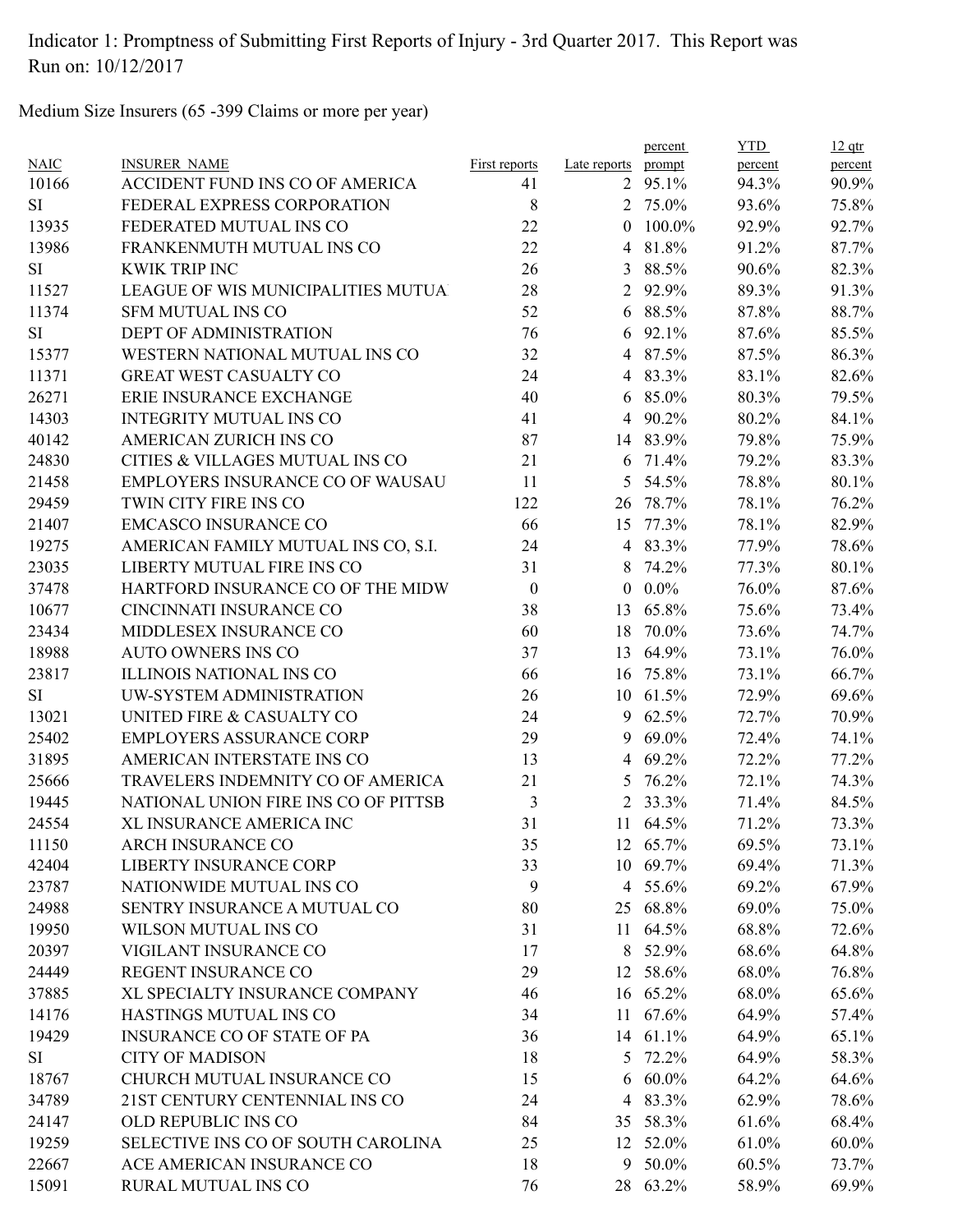Medium Size Insurers (65 -399 Claims or more per year)

|           |                               |               |              | percent         | <b>YTD</b> | $12$ qtr |
|-----------|-------------------------------|---------------|--------------|-----------------|------------|----------|
| N AIC     | <b>INSURER NAME</b>           | First reports | Late reports | prompt          | percent    | percent  |
| 20281     | FEDERAL INSURANCE CO          | 10            |              | 5 $50.0\%$      | 57.1%      | 59.1%    |
| 15105     | SAFETY NATIONAL CASUALTY CORP | 52            | 24           | 53.8%           | 56.0%      | 63.9%    |
| 33600     | L M INSURANCE CORP            | 29            | 13.          | 55.2%           | 55.4%      | 53.1%    |
| <b>SI</b> | KOHLER CO                     | 16            |              | $8\quad 50.0\%$ | 50.0%      | 66.1%    |
| 20494     | <b>TRANSPORTATION INS CO</b>  | $\mathfrak b$ |              | 3 $50.0\%$      | 47.6%      | $60.1\%$ |
| <b>SI</b> | <b>CITY OF MILWAUKEE</b>      | 61            |              | 40 34.4%        | 42.8%      | 73.2%    |
| <b>SI</b> | MILWAUKEE BOARD OF SCHOOL DIR | 25            | 16           | 36.0%           | 41.7%      | 62.5%    |
|           | <b>Totals for Group:</b>      | 1,931         |              | 562 70.9%       | 72.4%      | 74.7%    |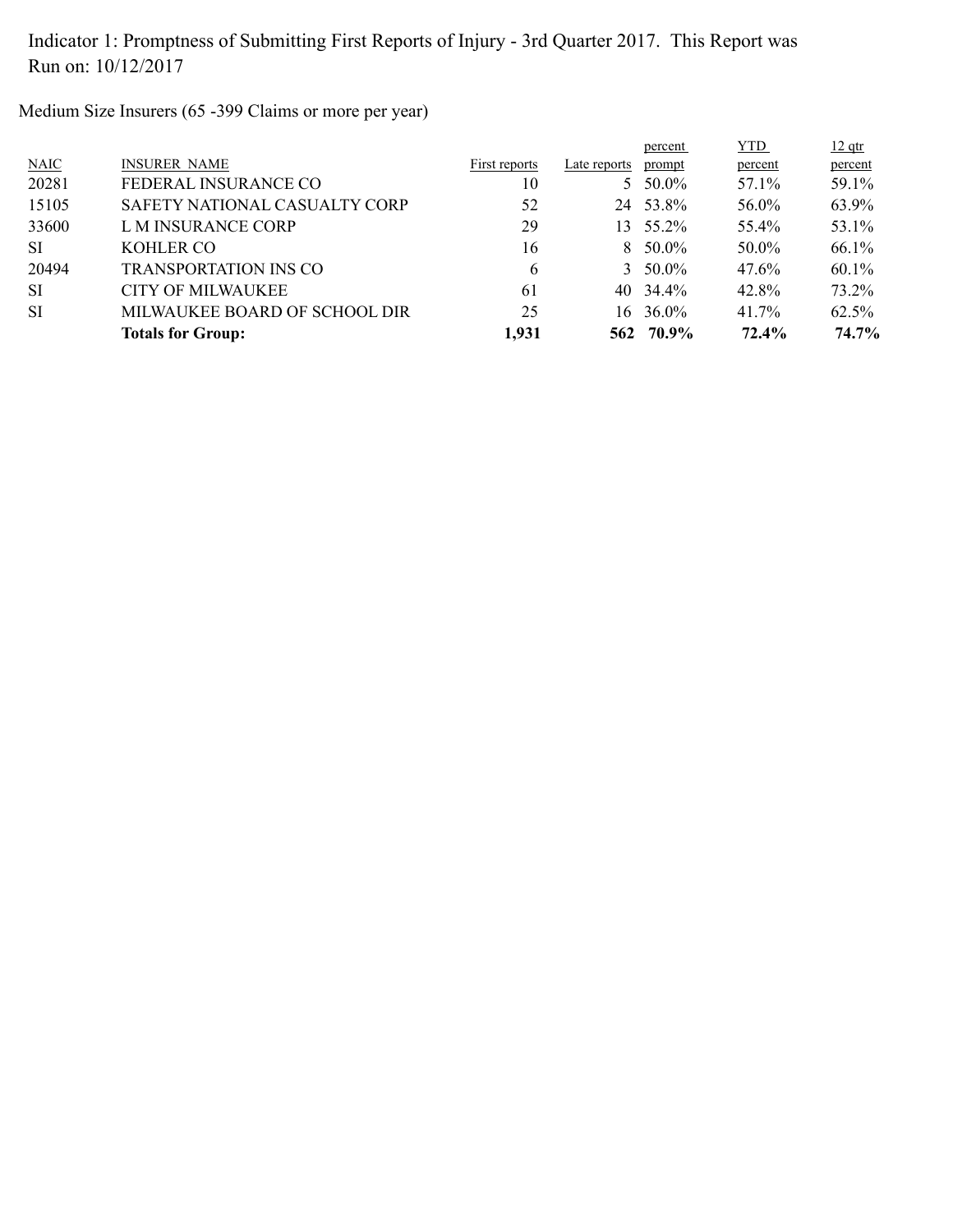Small Size Insurers (Less than 65 Claims per year)

|           |                                      |                      |                    | percent         | <b>YTD</b> | $12$ qtr |
|-----------|--------------------------------------|----------------------|--------------------|-----------------|------------|----------|
| NAIC      | <b>INSURER NAME</b>                  | <b>First reports</b> | Late reports       | prompt          | percent    | percent  |
| <b>SI</b> | <b>MARTEN TRANSPORT LTD</b>          | 1                    | $\theta$           | 100.0%          | 100.0%     | 98.1%    |
| 26042     | WAUSAU UNDERWRITERS INS CO           | 3                    | $\theta$           | 100.0%          | 100.0%     | 92.1%    |
| 12305     | <b>ACCIDENT FUND NATIONAL INS CO</b> | 17                   | $\theta$           | 100.0%          | 96.1%      | 92.0%    |
| <b>SI</b> | FEDEX FREIGHT INC                    | 4                    | 2                  | 50.0%           | 77.8%      | 91.4%    |
| $\rm SI$  | SSM HEALTH CARE OF WISCONSIN INC     | 7                    | $\theta$           | 100.0%          | 87.1%      | 91.4%    |
| <b>SI</b> | <b>CITY OF KENOSHA</b>               | 5                    |                    | 80.0%           | 85.7%      | 90.0%    |
| 12006     | DISTRICTS MUTL INS & RISK MGMT SVCS  | 6                    |                    | 83.3%           | 87.5%      | 89.3%    |
| <b>SI</b> | <b>USF HOLLAND LLC</b>               | 8                    | $\theta$           | 100.0%          | 81.8%      | 88.0%    |
| 24112     | <b>WESTFIELD INSURANCE CO</b>        | 10                   | 1                  | 90.0%           | 86.7%      | 87.9%    |
| 36234     | PREFERRED PROFESSIONAL INS CO        | $\boldsymbol{0}$     | $\theta$           | $0.0\%$         | $0.0\%$    | 83.7%    |
| 10351     | FIRST DAKOTA INDEMNITY COMPANY       | 12                   |                    | 2 83.3%         | 78.8%      | 83.6%    |
| 21261     | ELECTRIC INSURANCE CO                | 9                    | $\mathbf{1}$       | 88.9%           | 75.0%      | 83.3%    |
| SI        | MILWAUKEE TRANSPORT SERVICES INC     | $\overline{4}$       |                    | 75.0%           | 85.2%      | 83.3%    |
| 33588     | FIRST LIBERTY INS CORP               | 13                   | 4                  | 69.2%           | 80.8%      | 83.1%    |
| 12304     | ACCIDENT FUND GENERAL INSURANCE C    | 10                   | 3                  | 70.0%           | 76.0%      | 82.8%    |
| <b>SI</b> | <b>TARGET CORP (STORES)</b>          | 9                    | 2                  | 77.8%           | 78.3%      | 82.1%    |
| 13692     | DONEGAL MUTUAL INS CO                | 9                    | 5                  | 44.4%           | 68.0%      | 81.6%    |
| 24228     | PEKIN INSURANCE CO                   | 8                    | $\left( 0 \right)$ | 100.0%          | 72.0%      | 81.2%    |
| 20109     | <b>BITCO NATIONAL INS CO</b>         | 4                    | 1                  | 75.0%           | 77.8%      | 80.8%    |
| 32700     | <b>OWNERS INS CO</b>                 | $\overline{2}$       | 1                  | 50.0%           | 55.6%      | 79.0%    |
| 26956     | WIS COUNTY MUTUAL INS CORP           | 15                   | 4                  | 73.3%           | 77.1%      | 78.9%    |
| <b>SI</b> | <b>BRUNSWICK CORPORATION</b>         | 3                    | $\theta$           | 100.0%          | 88.2%      | 78.8%    |
| 43575     | INDEMNITY INSURANCE CO OF NORTH AN   | 3                    | $\theta$           | 100.0%          | 77.8%      | 78.6%    |
| <b>SI</b> | <b>COLUMBIA ST MARY'S INC</b>        | 4                    | 3                  | 25.0%           | 50.0%      | 78.5%    |
| 39217     | QBE INSURANCE CORPORATION            |                      | $\mathbf{1}$       | $0.0\%$         | 57.1%      | 77.0%    |
| <b>SI</b> | THE VOLLRATH COMPANY LLC             | 5                    | 1                  | 80.0%           | 71.4%      | 76.9%    |
| 19410     | COMMERCE & INDUSTRY INS CO           | $\overline{7}$       | $\mathbf{1}$       | 85.7%           | 85.0%      | 76.9%    |
| 19038     | TRAVELERS CASUALTY & SURETY CO       | 4                    |                    | 75.0%           | 92.3%      | 76.7%    |
| 21180     | <b>SENTRY SELECT</b>                 |                      | 1                  | $0.0\%$         | 50.0%      | 76.5%    |
| 21415     | <b>EMPLOYERS MUTUAL CAS CO</b>       | 58                   | 19                 | 67.2%           | 75.2%      | 76.3%    |
| 12262     | PENN MFRS ASSOCIATION INS CO         | 15                   | $\mathbf{1}$       | 93.3%           | 87.2%      | 76.2%    |
| 28258     | CONTINENTAL INDEMNITY COMPANY        |                      |                    | $1 \quad 0.0\%$ | 87.5%      | 76.0%    |
| 25143     | STATE FARM FIRE & CASUALTY CO        | 8                    |                    | 1 87.5%         | 88.0%      | 74.4%    |
| SI        | <b>EMERSON ELECTRIC COMPANY</b>      |                      |                    | $1 \t0.0\%$     | 77.8%      | 73.8%    |
| <b>SI</b> | CNH AMERICA LLC                      | 4                    |                    | 1 75.0%         |            |          |
|           | <b>GENERAL CAS CO OF WI</b>          |                      |                    |                 | 62.5%      | 73.5%    |
| 24414     |                                      | 4                    |                    | 2 50.0%         | 75.0%      | 72.3%    |
| 25615     | <b>CHARTER OAK FIRE INS CO</b>       | 12                   |                    | 1 91.7%         | 75.0%      | 71.0%    |
| 20508     | VALLEY FORGE INS CO                  | 4                    | $\overline{2}$     | 50.0%           | 36.4%      | 70.3%    |
| 37257     | PRAETORIAN INS CO                    | 5                    | $\mathbf{1}$       | 80.0%           | 67.6%      | 70.2%    |
| 28223     | NATIONWIDE AGRIBUSINESS INS CO       | 10                   |                    | 3 70.0%         | 77.4%      | 69.7%    |
| 29424     | HARTFORD CASUALTY INS CO             | 19                   |                    | $7\quad 63.2\%$ | 68.6%      | 68.8%    |
| 13838     | FARMLAND MUTUAL INS CO               | 5                    | 1                  | 80.0%           | 80.0%      | 68.2%    |
| 31534     | CITIZENS INSURANCE CO OF AMERICA     | 15                   |                    | 5 66.7%         | 69.6%      | 66.9%    |
| 23574     | MIDWEST FAMILY MUTUAL INS CO         | 8                    | 1                  | 87.5%           | 81.5%      | 66.4%    |
| 22659     | <b>INDIANA INSURANCE CO</b>          | 12                   | 5                  | 58.3%           | 65.1%      | 65.3%    |
| 27855     | ZURICH AMERICAN INS OF IL            | 6                    | 2                  | 66.7%           | 64.3%      | 63.3%    |
| 10804     | CONTINENTAL WESTERN INS CO           | 7                    | $\overline{0}$     | 100.0%          | 61.9%      | 62.8%    |
| 11250     | <b>COMMUNITY INS CORP</b>            | 7                    |                    | $3\quad 57.1\%$ | 39.4%      | 61.3%    |